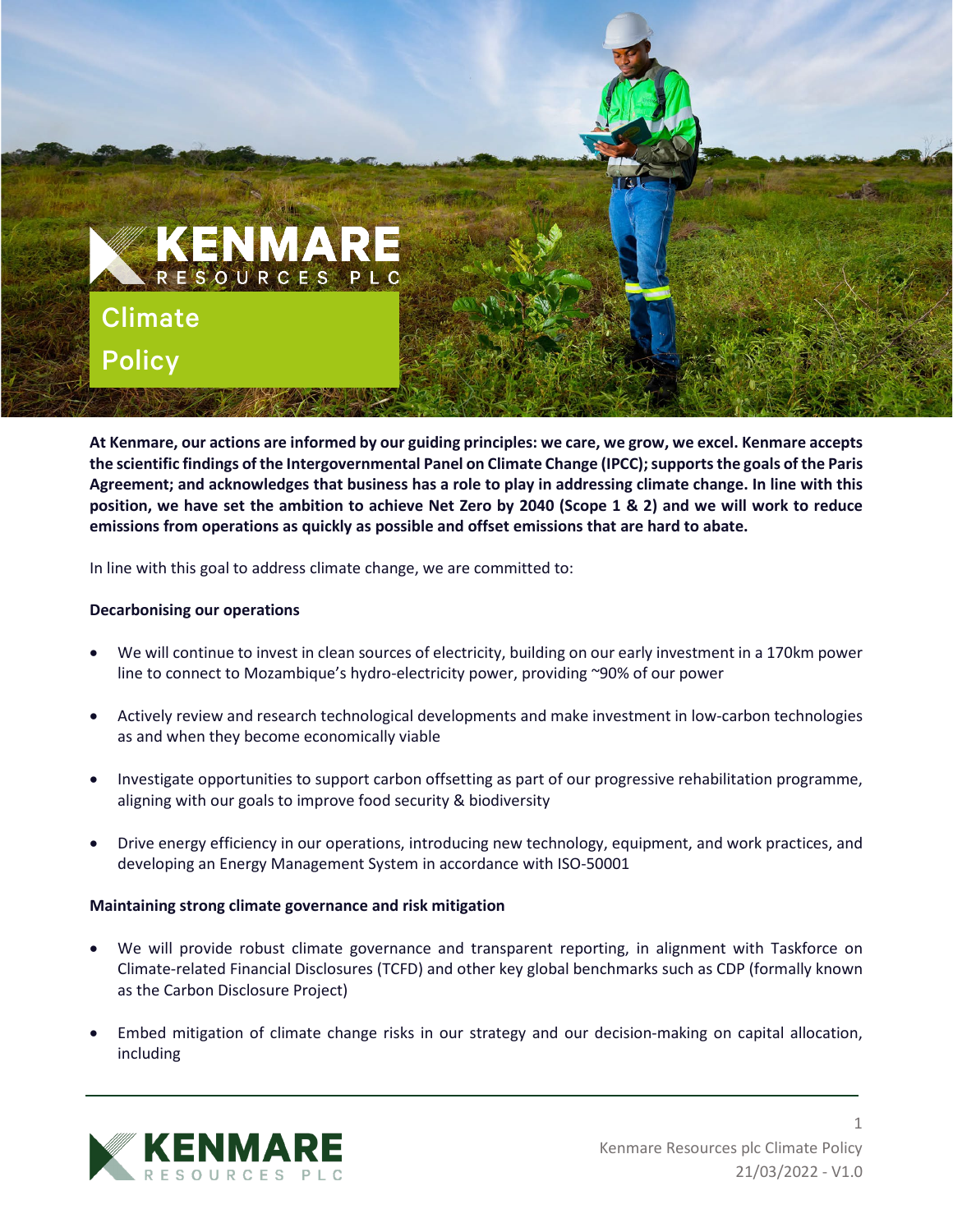- o Regularly stress-testing our business and operations to ensure their resilience to different climate scenarios and reporting transparently on findings
- o Increasing the resilience of our operations to physical climate risks and the responsiveness of our business strategy to evolving climate-related transition risks and opportunities
- Ensure the Board and Executive team are accountable for decarbonisation and climate risk mitigation via appropriate Sustainability/ESG targets for purposes of remuneration
- Regularly review this policy with the aim of increasing our ambition to decarbonise and our resilience to climate risk

# **Aligning with Government climate goals**

• Within our area of operation, Kenmare will also work to align with the relevant elements of the Government of Mozambique's plan to implement the Paris goals, including but not limited to: increasing the capacity of local communities to prepare for and respond to climate risks; increasing the resilience of farming techniques to support food security; increasing the adaptive capacity of the most vulnerable groups; protecting biodiversity; reducing soil degradation and promoting local tree planting

This Climate Policy is implemented by members of the Executive Committee and site leadership. The Sustainability Committee, and more widely the Board of Directors, has responsibility for overseeing Group-wide adherence to this Policy.

This Policy was reviewed and approved by the Board of Kenmare Resources plc and is signed by Michael Carvill, Managing Director on behalf of the Board of Kenmare Resources plc.

**Michael Carvill**  Managing Director 21 March 2022

### **About Kenmare and scope of policy**

Kenmare is an established mining company operating the Moma Titanium Minerals Mine on the north-east coast of Mozambique. This Policy covers the Mine, our Mozambican offices in Nampula and Maputo and our head office in Dublin, Ireland.

We are one of the world's largest producers of mineral sands products, key raw materials ultimately consumed in everyday "quality-of-life" items such as paints, plastics, and ceramic tiles. We mine titanium-rich sands, mainly using dredges that float in artificial ponds, removing 3-5% of ore mined, and separate it into its constituent minerals. We then progressively rehabilitate the mined land before it is handed back to the local community. Once the minerals are separated, we transport our final products to ocean-going vessels from our dedicated port facility.



2